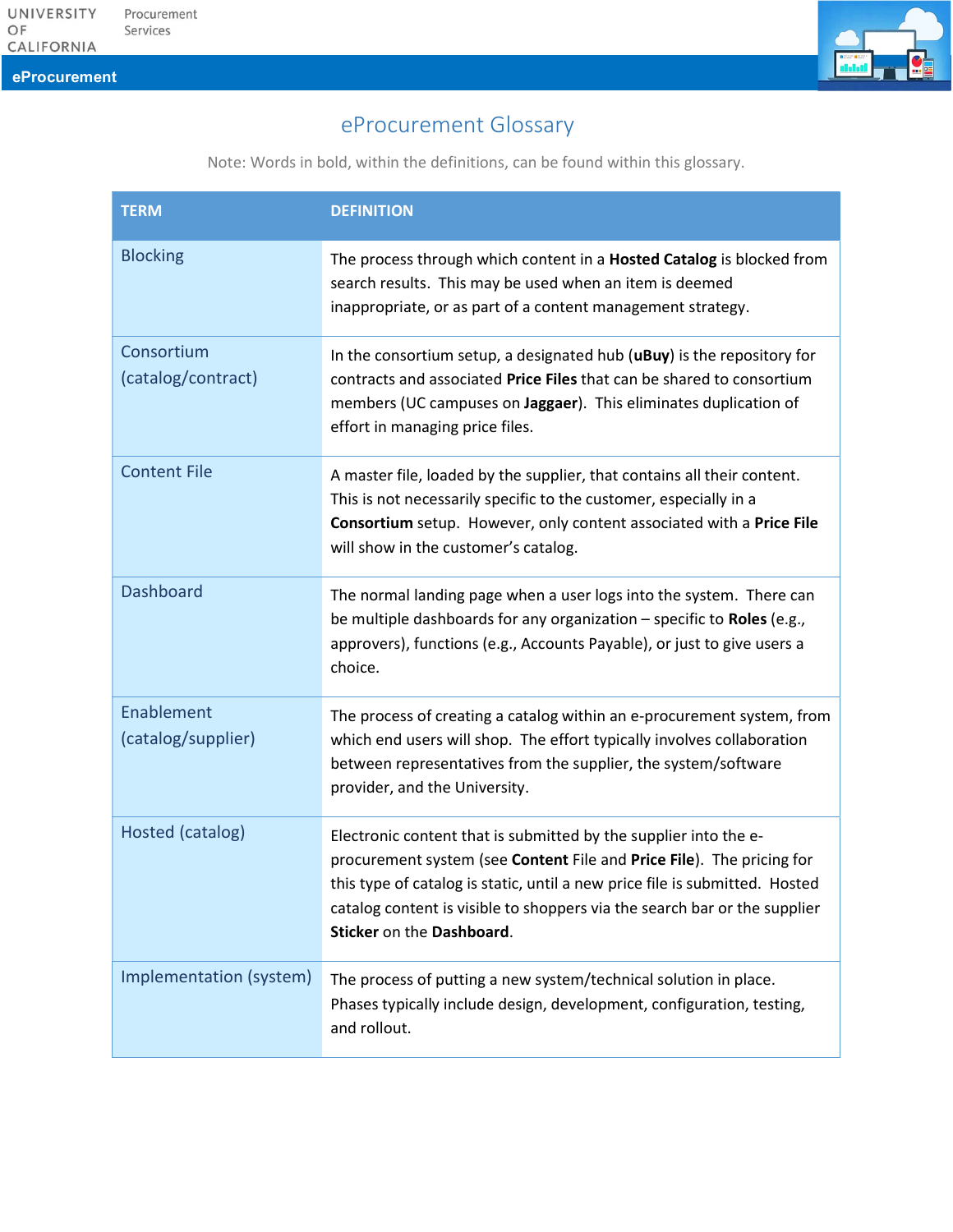eProcurement

## eProcurement Glossary

Note: Words in bold, within the definitions, can be found within this glossary.

| <b>TERM</b>                                             | <b>DEFINITION</b>                                                                                                                                                                                                                                                                                                                                                                                      |
|---------------------------------------------------------|--------------------------------------------------------------------------------------------------------------------------------------------------------------------------------------------------------------------------------------------------------------------------------------------------------------------------------------------------------------------------------------------------------|
| Item attributes (aka<br>flags)                          | Attributes can be assigned to items such that preferred items rise to the<br>top in search results (e.g., 100% recycled paper). They can also be<br>assigned in a way that informs a shopper about the item (e.g., UC<br>Green) and can allow them to filter their search results. This<br>functionality is only available for Hosted Catalogs.                                                        |
| Jaggaer                                                 | The software service provider that is the platform for uBuy and several<br>other campus eProcurement systems.                                                                                                                                                                                                                                                                                          |
| Level 1 (Punch-out)                                     | This is the typical version of Punch-out, where the user clicks on a<br>Sticker or link to access the supplier's website for shopping. The cart<br>created on the supplier's website is then returned to the e-<br>procurement system, where it follows normal Workflow and PO<br>processing/distribution.                                                                                             |
| Level 2 (Punch-out)                                     | This type of Punch-out allows the user to see items from a supplier's<br>punch-out in the search results normally containing only Hosted<br>Catalog items. The search result simply informs the user that a specific<br>supplier sells the item they searched for, and it provides a link to the<br>punch-out site to view the item details. From there, it operates the<br>same as Level 1 punch-out. |
| <b>Multi-Business Unit</b><br>(MBU)                     | The Jaggaer term for their multi-tenant eProcurement platform. The<br>UC managed MBU platform is called uBuy.                                                                                                                                                                                                                                                                                          |
| One Shop (aka Live<br>Price/Live Price+)<br>(Punch-out) | This type of Punch-out allows the user to see items from a punch-out<br>site in the search results that normally contain only hosted catalog<br>items. Unlike Level 2 punch-out, One Shop will return all details of the<br>item, as if it were in a hosted catalog, and allows the user to add the<br>item directly to their cart, within the e-procurement system.                                   |
| Permissions                                             | The various designations, within an e-procurement system, that allow<br>users to perform specific functions, such as approving documents.<br>These are generally given to users through the Roles that are assigned<br>to them.                                                                                                                                                                        |